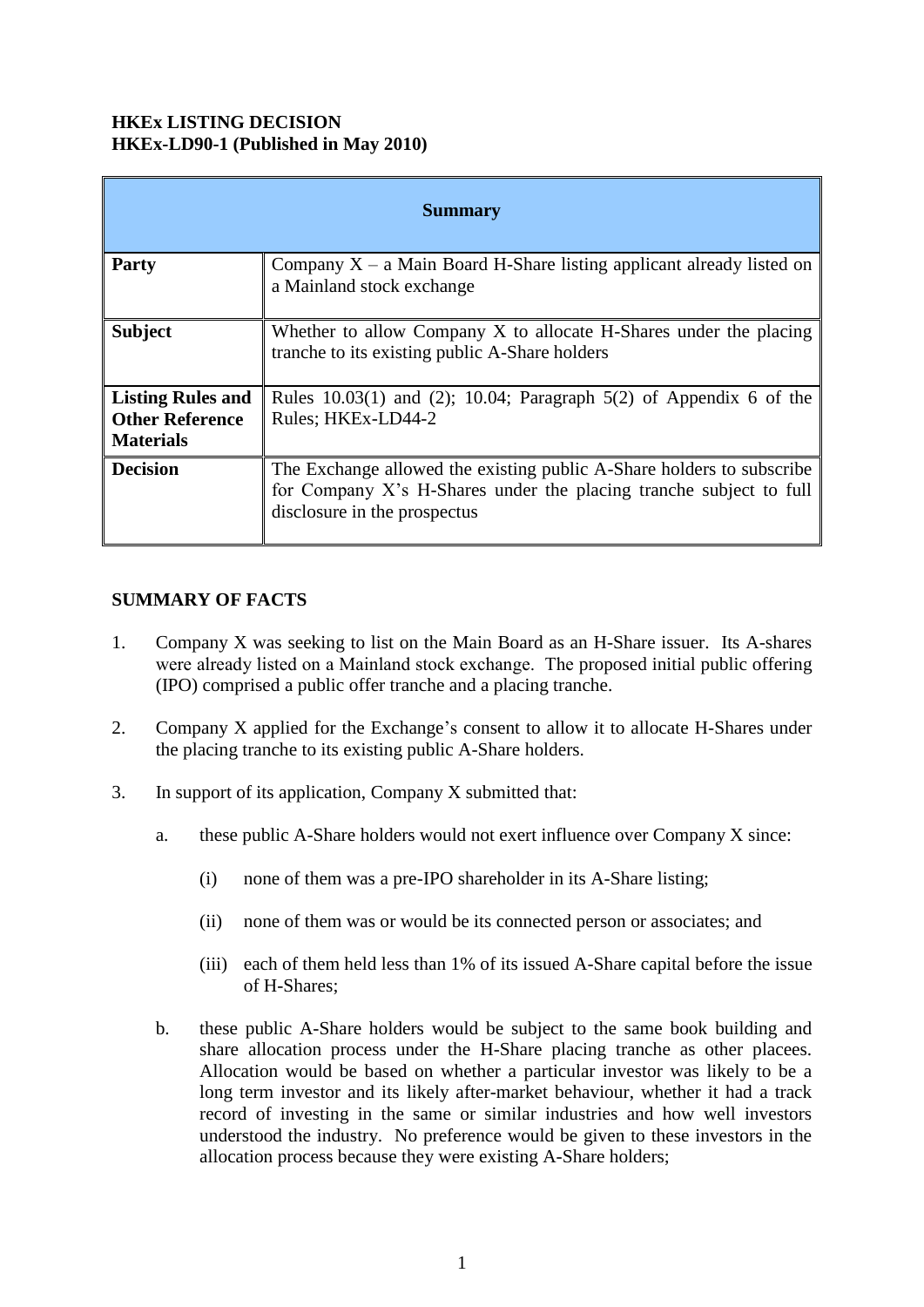- c. allocation to these public A-Share holders would not affect its ability to satisfy the public float requirement; and
- d. allowing allocation to these public A-Share holders would contribute to the success of the offering.

## **THE ISSUE RAISED FOR CONSIDERATION**

4. Whether to allow Company X to allocate H-Shares under the placing tranche to its existing public A-Share holders?

# **APPLICABLE LISTING RULES OR PRINCIPLES**

- 5. Rule 2.03(2) provides the general principle that the issue and marketing of securities should be conducted in a fair and orderly manner.
- 6. Rule 10.04 provides that:

A person who is an existing shareholder of the issuer may only subscribe for or purchase any securities for which listing is sought which are being marketed by or on behalf of a new applicant either in his or its own name or through nominees if the conditions in rules 10.03(1) and (2) are fulfilled.

7. Rules 10.03(1) and (2) provide that:

Directors of the issuer and their close associates<sup>1</sup> may only subscribe for or purchase any securities for which listing is sought which are being marketed by or on behalf of a new applicant, whether in their own names or through nominees if the following conditions are met:

- (1) that no securities are offered to them on a preferential basis and no preferential treatment is given to them in the allocation of the securities; and
- (2) that the minimum prescribed percentage of public shareholders required by rule 8.08(1) is achieved.
- 8. Paragraph 5(2) of Appendix 6 to the Rules states that:

No allocations will be permitted to … directors or existing shareholders of the applicant or their close associates<sup>1</sup>, whether in their own names or through nominees unless the conditions set out in rules 10.03 and 10.04 are fulfilled; … without the prior written consent of the Exchange.

9. HKEx-LD44-2 published in the First Quarter of 2005 sets out a decision where the Exchange gave consent to allocating IPO shares to an existing shareholder who was also a connected client of a distributor on the basis that:

<sup>1</sup> *<sup>1</sup> Rule amended in July 2014.*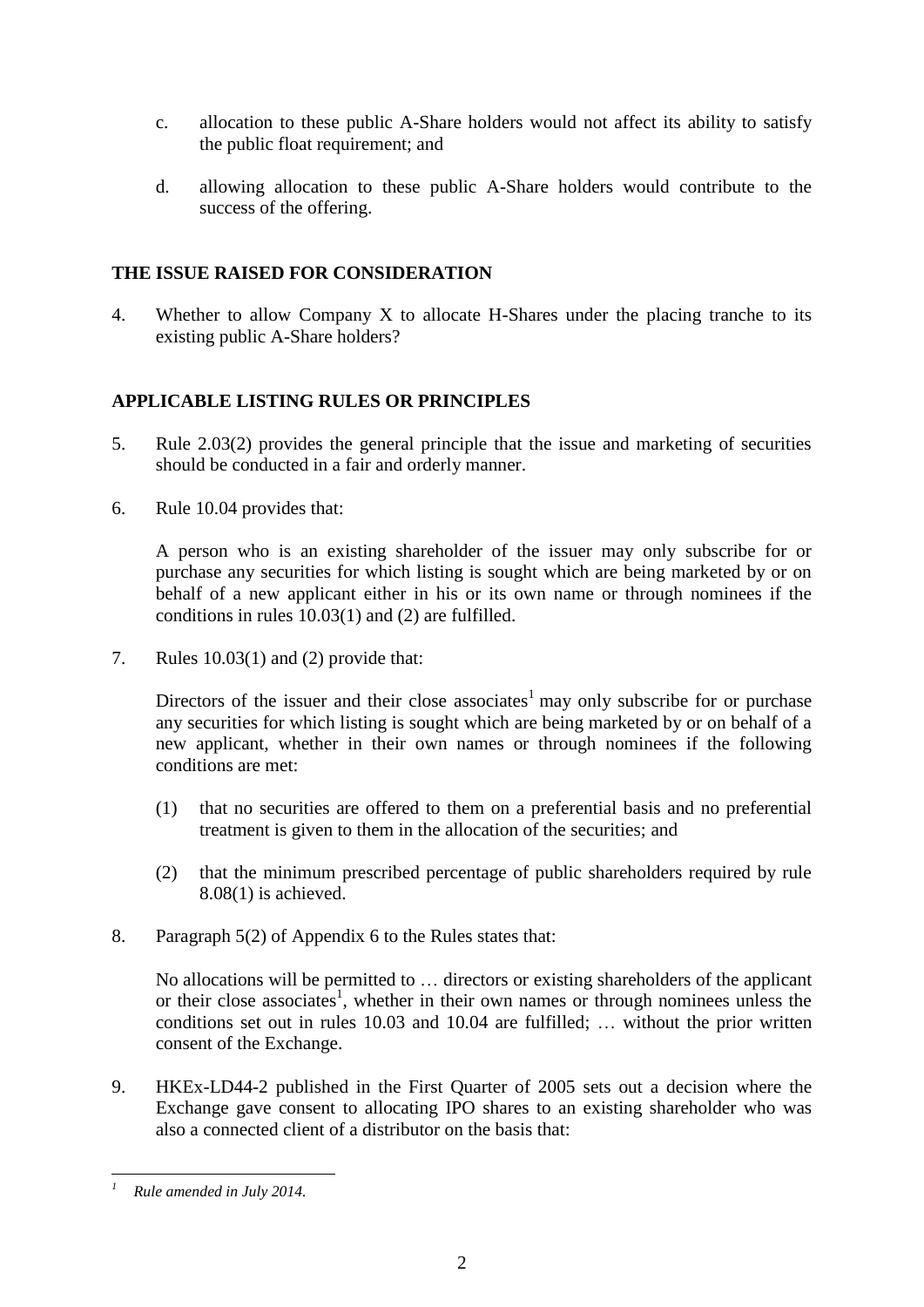- a. the subscription by the existing shareholder/ connected client was in accordance with an anti-dilution provision in the articles of association of the applicant;
- b. the proposed placing of shares would be at the IPO price;
- c. the existing shareholder/ connected client would be subject to a lock-up requirement for three years; and
- d. all relevant information would be disclosed in both the prospectus and the allotment results announcement.

# **THE ANALYSIS**

1

- 10. This was the first application for consent to allocate H-Shares to existing public A-Share holders under the placing tranche in an IPO case.
- 11. The rationale for Rule 10.04 and the Placing Guidelines in Appendix 6 is to ensure that existing shareholders are not allocated shares on a preferential basis.
- 12. In previous cases, allocations to existing shareholders were only permitted if the shares were not fully subscribed or if those allocations were to comply with anti-dilution provisions in pre-IPO agreements between the applicant and the pre-IPO investors (see HKEx-LD44-2). If the requests to waive Rule 10.04 involved pre-IPO investors or cornerstone investors<sup>2</sup> subscribing for further shares under the placing tranche, the Exchange would presume preferential treatment had been given to those investors due to their special status in the company. Unless a clear case could be demonstrated to the Exchange to dispel this presumption, no waiver would be granted.
- 13. The preferential treatment issue was considered in another case on the following facts:
	- a. Two investors, independent of the applicant and its controlling shareholder, had formed a consortium for a construction project for the applicant. The parties agreed that the consortium would be paid the applicant's shares at IPO price for their services. In addition, the consortium had subscribed for some convertible bonds issued by the applicant's group which would be mandatorily convertible into the applicant's shares upon its listing at IPO price. The shares taken up by the consortium would be subject to a six-month lock up from the date of listing.
	- b. The Exchange disallowed the consortium to further subscribe for shares under the placing tranche of the applicant's share offer because the Exchange was not convinced that there would be no preferential treatment to the consortium due to:
		- (i) the consortium's involvement in the applicant's business through the construction project; and

*<sup>2</sup> A cornerstone investor generally refers to an investor who is allocated IPO shares under the placing tranche on an assured basis and who usually agrees to restrictions on share disposal. There is normally disclosure of the arrangement with cornerstone investors in the prospectus.*